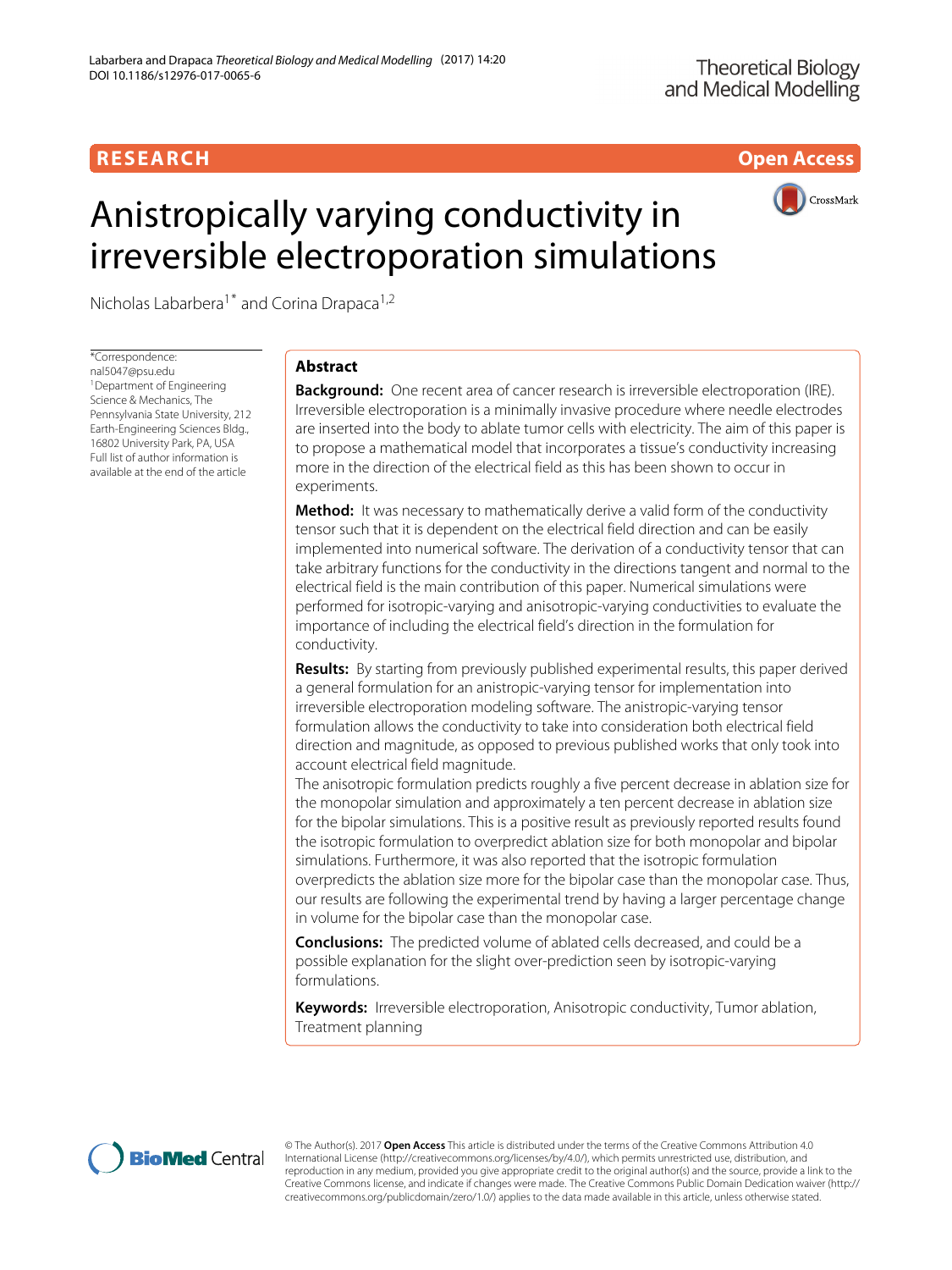# **Background**

Electroporation is an electrically-driven biological process that uses externally applied electric fields to briefly open the nano-sized pores in a cell's membrane. On one hand, electroporation can be used to transport drugs and genetic materials into cells [\[1\]](#page-11-0). On the other hand, a strong enough electrical field can irreversibly damage the cell's membrane and cause cell death. This process is called irreversible electroproation (IRE), and has gained interest as a possible tumor ablation method [\[2\]](#page-11-1).

A cell's viability is directly related to the electrical field it is exposed to. Each cell is characterized by a critical value so that when the cell is exposed to an electrical field above this critical value it loses its ability to reseal the pores in its membrane and eventually dies. Any electrical field below this critical value, either does not form pores or the pores close when the electrical field is removed. The critical value depends on various factors such as tissue type, tumor stage, electrode configuration and size, and the direction of the applied electric field. The success of an IRE-based therapy for tumors relies on this critical value and thus knowledge about the optimal configuration and size of the electrodes as well as the applied voltage needed to completely ablate the tumor while minimizing the damage to healthy tissue is relevant to clinicians.

Mathematical models of electroporation and corresponding numerical simulations able to predict the electric field distribution in a tissue of interest for various geometries and positions of electrodes could play an important, complementary role in the design of individual treatment protocols [\[3,](#page-11-2) [4\]](#page-11-3). In particular, it is well established in the literature that electroporation can affect the conductivity of tissue [\[5,](#page-11-4) [6\]](#page-11-5). The large increase in conductivity is a result of the membrane's pores opening during electroporation [\[7\]](#page-11-6). Corovic et al. [\[8\]](#page-11-7) recommended to incorporate in mathematical models a conductivity that is dependent on the electrical field strength to increase accuracy. Experiments performed by Mezeme et al. suggest that electroporation does not always isotropically increase the conductivity of the tissue, but conductivity is increased more in the direction tangent to the electric field [\[9\]](#page-11-8). Their experiments determined the conductivity of electroporated chicken livers by using magentic resonance electrical impedance tomography. The result of an anistropic conductivity tensor can be explained by the pores forming in the cell membrane with a bias towards the direction of the electrical field [\[10\]](#page-11-9). This is because the voltage drop across the cell membrane is not equal around the entire cell, but is largest where the cell membrane is perpendicular to electrical field [\[10\]](#page-11-9).

Therefore, in this paper we propose a mathematical model that incorporates a tissue's conductivity increasing more in the direction of the electrical field. To do so, it was required for us to derive a formulation for the conductivity tensor such that conductivity increases by different amounts in the direction tangent and normal to the electrical field and can be easily implemented in numerical methods such as finite elements. Numerical simulations were performed for isotropic and anisotropic varying conductivities to evaluate the importance of including the electrical field's direction in the formulation for conductivity.

# **Method**

This section will discuss the details of the mathematical models used for comparing the well established isotropically increasing-conductivity formulation and this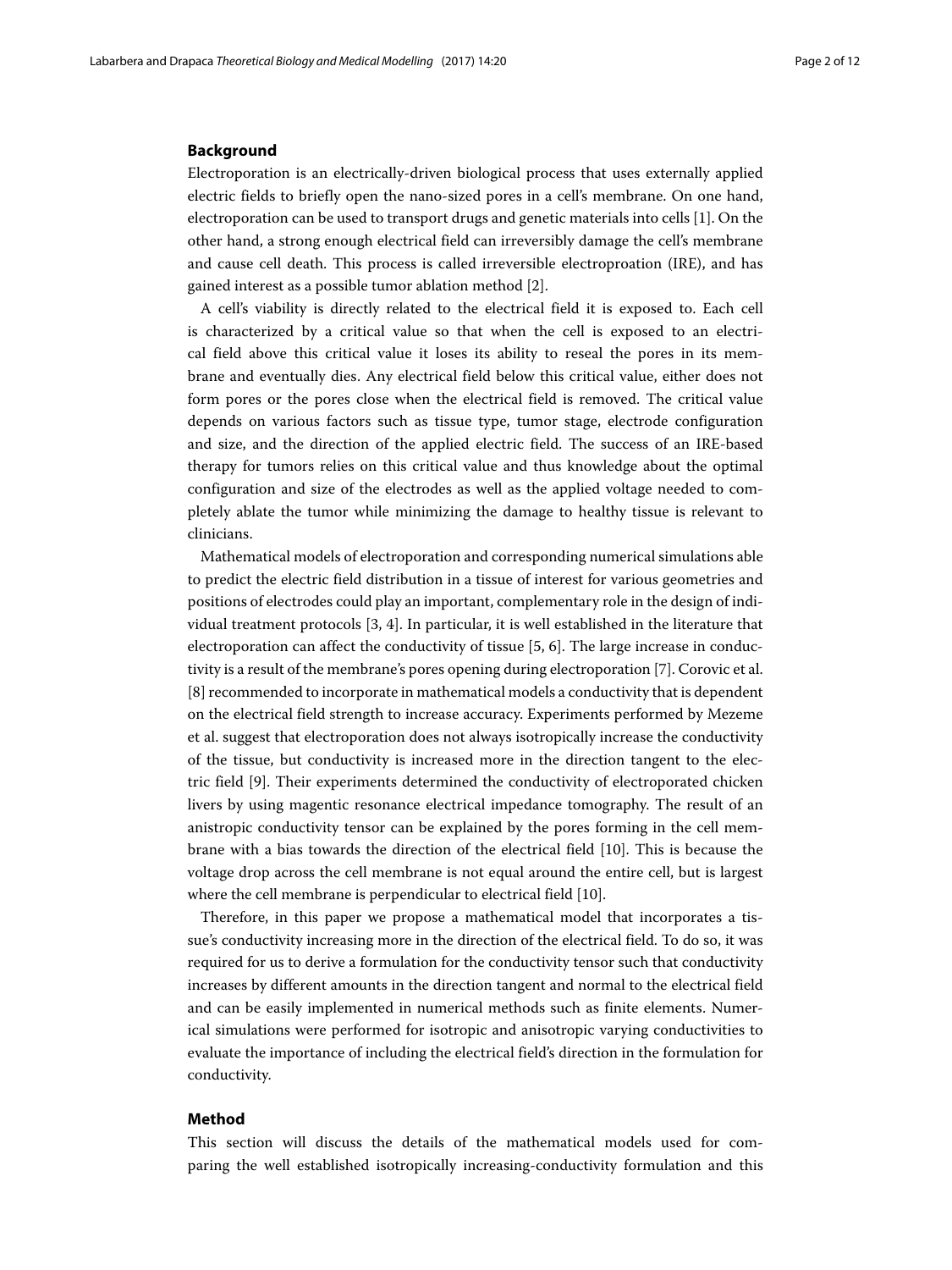paper's anistropically increasing-conductivity formulation. The simulations used for comparison will be based off the irreversible electroporation experiments and simulations performed by Castellvi et al. [\[11\]](#page-11-10). This work will use their experimentally determined parameters to compare an isotropic formulation to an anisotropic formulation.

# **Governing equations**

In numerical simulations for treatment planning, it is assumed that the applied direct current electric field is at steady state [\[12\]](#page-11-11). The electrical potential, *U*, satisfies the differential form of Gauss's law at steady state:

<span id="page-2-0"></span>
$$
\nabla \cdot (\sigma \nabla U) = 0 \tag{1}
$$

where  $\sigma$  is the tissue's conductivity. Then the electric field *E* is given by:  $E = -\nabla U$ . If  $\sigma$  is a constant, then Eq. [\(1\)](#page-2-0) becomes the well-known Laplace equation. However, the conductivity of tissue is not in general constant but increases during electroporation [\[6\]](#page-11-5), and therefore, in this paper, we model the conductivity as a function of the electric field,  $\sigma = \sigma(E)$ .

We model the isotropic varying conductivity as a sigmoid Gompertz curve [\[8,](#page-11-7) [13,](#page-11-12) [14\]](#page-11-13):

$$
\sigma(\|E\|) = \sigma_0 + (\sigma_{max} - \sigma_0) \cdot \exp[-A \cdot \exp(-B \cdot \|E\|)] \tag{2}
$$

where *A* and *B* are unitless coefficients,  $\sigma_0$  is the the base conductivity before electroporation, σ*max* is the maximum conductivity a tissue can achieve after electroporation, and *|E||* is the  $l^2$  − norm of the electrical field. By definition, the  $l^2$  − norm of the electrical field is  $\|E\| = \sqrt{E_x^2 + E_y^2 + E_z^2}$  where  $E_x$ ,  $E_y$ ,  $E_z$  is the *x*, *y*, *z* component of the electrical field respectively. The values of *A* and *B* are found by fitting the curve for conductivity to experimental data.

If the conductivity is isotropic, then  $\sigma$  is a scalar. However, the conductivity is anisotropic when the conductivity increases more in the direction of the electrical field. This results in the conductivity,  $\sigma$ , being represented by a rank-2 tensor.

We will compare two different cases. The first being when  $\sigma$  does not take into account the direction of the electrical field (isotropic-varying) and when  $\sigma$  does take into account the direction of the electrical field (anisotropic-varying). Both cases will solve Eq. [1;](#page-2-0) the only difference will be in how  $\sigma$  is defined.

# **Isotropic-varying formulation**

This is the well established model that is often used for IRE simulation predictions. It will be used for comparison with our anisotropic-varying formulation. The isotropic-varying formulation has the conductivity increase equally in all directions. Hence, it being refereed to as the isotropic formulation in this paper. The advantage of using an isotropic formulation is that the conductivity is represented by a single scalar, and the direction of the electrical field does not need to be considered. It is also less computationally intensive.

In the isotropic formulation, the changes in conductivity from electroporation can be taken into account with a sigmoid Gompertz curve for the conductivity [\[8,](#page-11-7) [14,](#page-11-13) [15\]](#page-11-14). The same expression for conductivity as was found in [\[11\]](#page-11-10) which is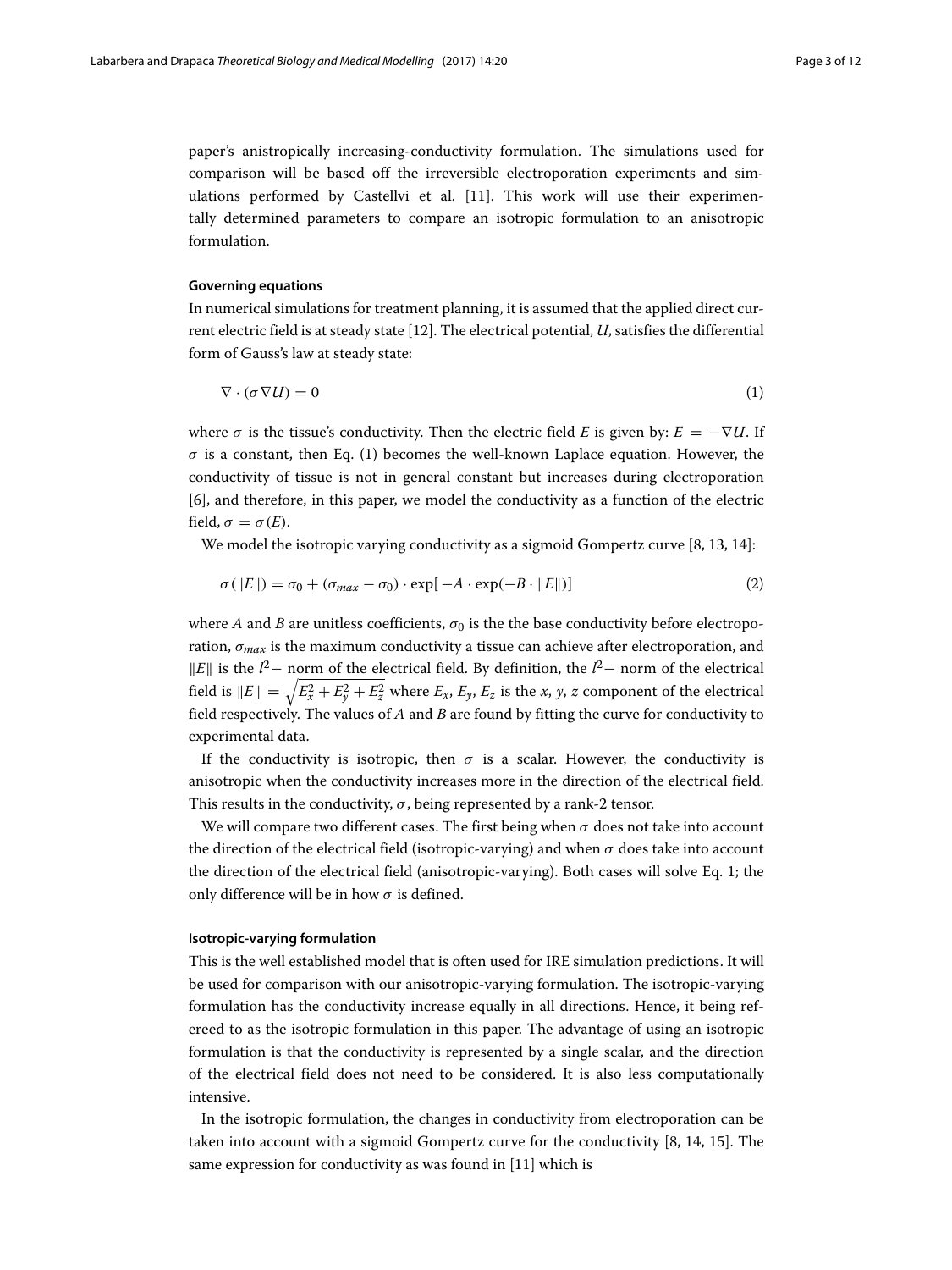$$
\sigma(\|E\|) = 0.03 + 0.35 * \exp(-\exp(-0.01(\|E\| - 250))
$$
\n(3)

will be used for the isotropic formulation.

# **Anisotropic-varying tensor derivation**

In this paper, we propose a conductivity that takes into account the electrical field's direction and magnitude. We wish to formulate the conductivity tensor such that the conductivity increases more in the direction of the electrical field. Since the electrical field does not increase equally in all directions, we will refer to this formulation as the anisotropic formulation in this paper.

We now wish to derive the matrix representation for the conductivity tensor for the anisotropic-varying case such that it can be implemented into a numerical scheme. This is the main contribution of the paper.

We begin by assuming the conductivity tensor is a real valued symmetric matrix. This is common assumption and is justified by assuming conductivity is independent of current flow being positive or negative. All symmetric matrices are diagnolizable. Therefore, the conductivity tensor is diagonalizable.

The anisotropic case can have a different conductivity in the direction of the electrical field than perpendicular to it. If we make the assumption that the conductivity in the direction of the electrical field is always equal or greater than any other direction, and that the conductivity in a direction perpendicular to the electrical field is always equal or less than any non-normal direction then the directions tangent and normal to the electrical field are principal directions. These assumptions are justified according to the experimental work found in [\[9\]](#page-11-8).

Let  $\sigma_t$  be an arbitrary function representing the conductivity in the direction tangent to the electrical field. Also let  $\sigma_n$  and  $\sigma_b$  be arbitrary functions representing conductivity in the direction normal and bi-normal to the electrical field respectively. By treating  $\sigma_t$ ,  $\sigma_n$ , and  $\sigma_b$  as arbitrary functions, we are providing a derivation that is valid for any expression for  $\sigma_t$ ,  $\sigma_n$ , and  $\sigma_b$  which may someday be ascertained through experiments.

A tensor is diagonal when the principal directions are chosen as the basis representation. We will therefore consider a coordinate system comprised of a unit vector tangent to the electrical field and two unit vectors perpendicular to the electrical field. A coordinate system consisting of a tangent vector, normal vector, and bi-normal vector, is sometimes referred to as a Frenet-Serret frame. These three vectors form an orthonormal basis in which the basis vectors point in the principal directions of the conductivity. Since the Frenet-Serret basis vectors are aligned with the principal directions then the conductivity tensor matrix representation is diagonal in the Frenet-Serret coordinate system and can be represented as

<span id="page-3-0"></span>
$$
\boldsymbol{\sigma}_f = \begin{pmatrix} \sigma_t & 0 & 0 \\ 0 & \sigma_n & 0 \\ 0 & 0 & \sigma_b \end{pmatrix} \tag{4}
$$

where  $\sigma_f$  is the matrix representation of the conductivity tensor in the Frenet-Serret coordinate system. It will be assumed that the conductivity is the same for any direction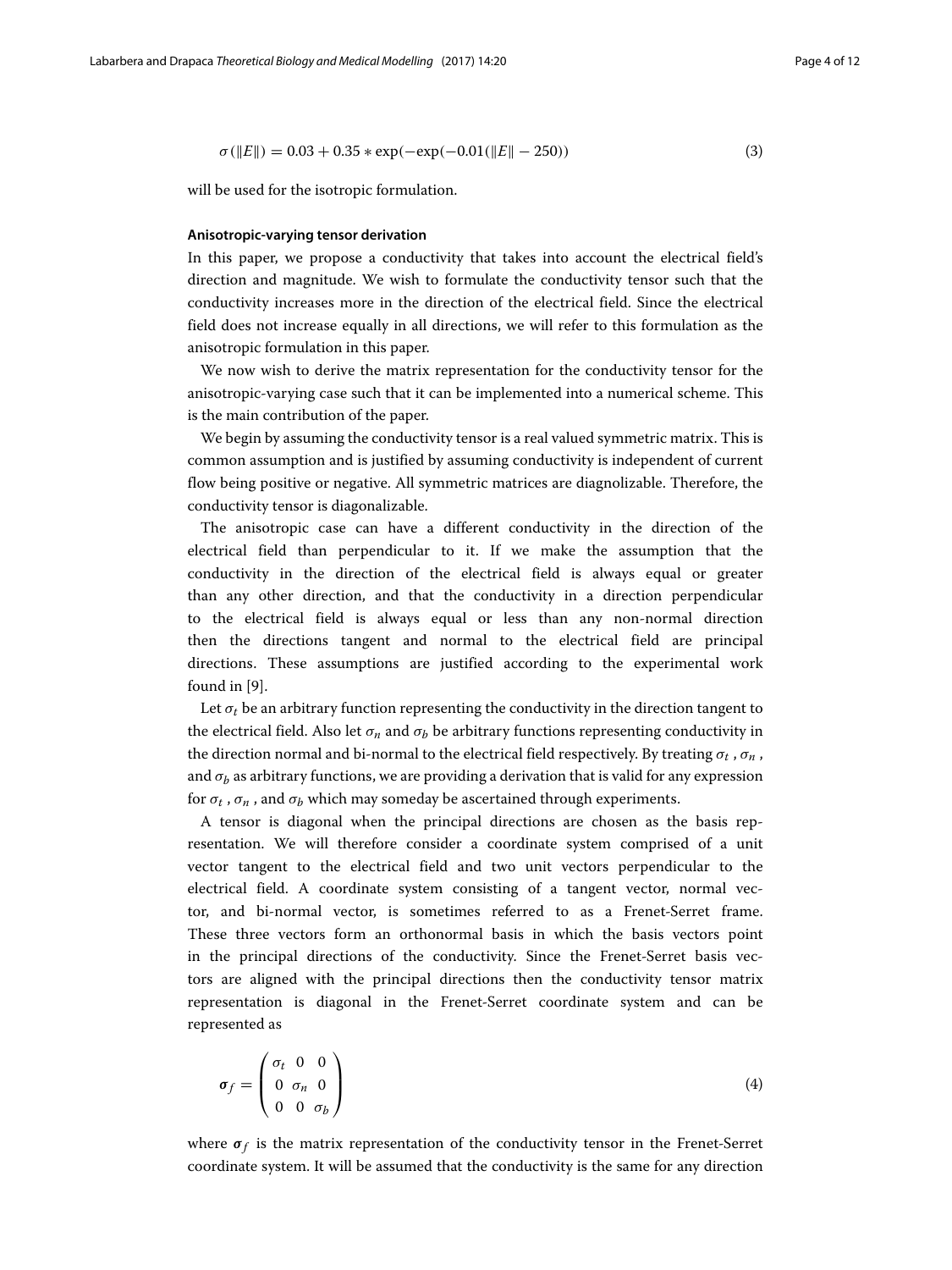normal to the electrical field. This implies that both the normal and bi-normal direction conductivities are equal,

<span id="page-4-0"></span>
$$
\sigma_b = \sigma_n. \tag{5}
$$

Equation [5](#page-4-0) simplifies Eq. [4](#page-3-0) to

$$
\boldsymbol{\sigma}_f = \begin{pmatrix} \sigma_t & 0 & 0 \\ 0 & \sigma_n & 0 \\ 0 & 0 & \sigma_n \end{pmatrix} . \tag{6}
$$

where  $\sigma_f$  represents a linear transformation that takes a vector from the Frenet-Serret frame and outputs a vector in the Frenet-Serret frame. This can be restated as

$$
\sigma_f: \mathfrak{R}_f^3 \to \mathfrak{R}_f^3 \tag{7}
$$

where  $\mathfrak{R}_f^3$  is the space of three dimensional vectors represented by the Frenet-Serret basis. However, for calculations, we would like to have the conductivity tensor in the Cartesian coordinate system as it is often impractical to implement the Frenet-Serret matrix representation into a numerical scheme such as finite elements. Thus, we wish to derive

$$
\boldsymbol{\sigma}_c: \mathfrak{R}_c^3 \to \mathfrak{R}_c^3 \tag{8}
$$

where  $\sigma_c$  is the matrix representation of the conductivity tensor in the Cartesian coordinate system, and  $\mathfrak{R}_c^3$  is the space of three dimensional vectors represented by the standard Cartesian basis. We will use the known form of the matrix representation of the conductivity tensor in the Frenet-Serret frame to derive the matrix representation of the conductivity tensor in the Cartesian frame.

Since the Frenet-Serret frame and the Cartesian coordinate system are both orthonormal, a change of basis between the two can be represented by a rotation through an angle  $\theta$  about the z-axis and a rotation  $\phi$  about the y-axis. Note only two rotations instead of three are necessary because the conductivity has been assumed to be equal in all normal directions.

The rotation tensor,  $\mathbf{R}(\theta, \phi)$ , is a linear transformation such that

$$
\boldsymbol{R} : \mathfrak{R}_c^3 \to \mathfrak{R}_f^3 \tag{9}
$$

A function diagram outlining the relationship between  $\sigma_c$ ,  $\sigma_f$ , and **R** can be found in Fig. [1.](#page-4-1)

<span id="page-4-1"></span>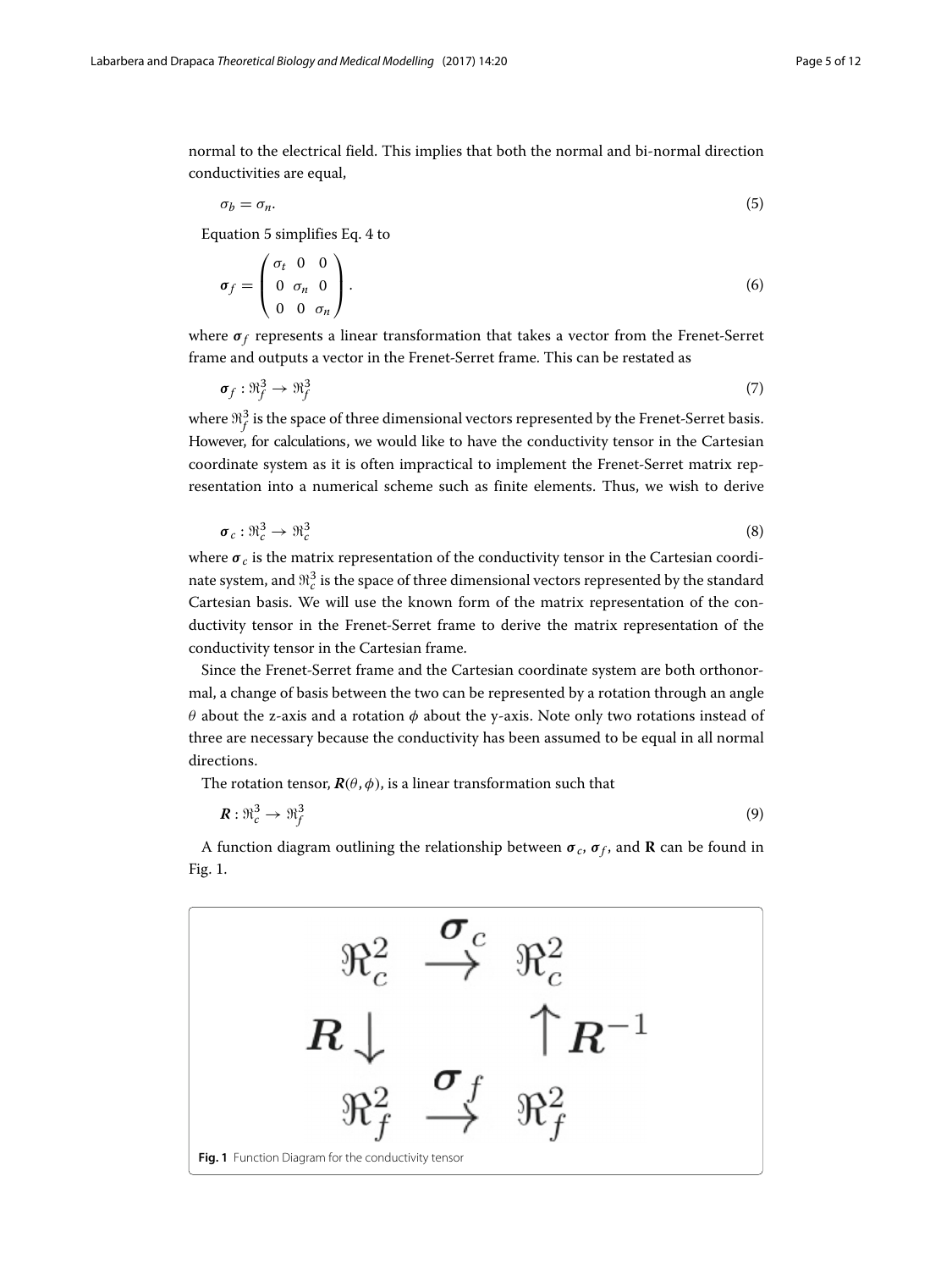We can decompose *R* into two subsequent rotations. The first rotation will be about the z-axis,  $\mathbf{R}_z(\theta)$ , and can be expressed by the matrix,

$$
\boldsymbol{R}_{z}(\theta) = \begin{pmatrix} \cos(\theta) & -\sin(\theta) & 0 \\ \sin(\theta) & \cos(\theta) & 0 \\ 0 & 0 & 1 \end{pmatrix}
$$
(10)

where the angle  $\theta$  is obtained through the relationship

$$
\theta = \tan^{-1}\left(\frac{E_y}{E_x}\right). \tag{11}
$$

The quantities  $E_x$  and  $E_y$  represent the x and y components of the electrical field respectively. Similarly, the second rotation will be about the y-axis,  $R_y(\phi)$ , and is expressed by the matrix,

$$
\mathbf{R}_{y}(\phi) = \begin{pmatrix} \cos(\phi) & 0 & -\sin(\phi) \\ 0 & 1 & 0 \\ \sin(\phi) & 0 & \cos(\phi) \end{pmatrix}
$$
(12)

where  $\phi$  is the angle described by the function

$$
\phi = \tan^{-1}\left(\frac{E_z}{E_x}\right). \tag{13}
$$

The quantity *Ez* represents the z component of the electrical field. The rotation tensor can be then be expressed as

$$
R(\theta, \phi) = R_{y}(\phi)R_{z}(\theta)
$$
\n(14)

Using properties of rotation matrices, *R*−<sup>1</sup> is

$$
R^{-1} = (R_y(\phi)R_z(\theta))^{-1} = R_z(-\theta)R_y(-\phi)
$$
\n(15)

We are now able to express the conductivity tensor in matrix form with the domain and codomain being the Cartesian frame. This is accomplished by applying the rotation matrices in the following order:

$$
\sigma_c = R^{-1} \sigma_f R \tag{16}
$$

$$
\sigma_c = R_z(-\theta)R_y(-\phi)\sigma_f R_y(\theta)R_z(\phi)
$$
\n(17)

$$
\boldsymbol{\sigma}_{c} = \begin{pmatrix} \sigma_{11} & \sigma_{12} & \sigma_{13} \\ \sigma_{12} & \sigma_{22} & \sigma_{23} \\ \sigma_{13} & \sigma_{23} & \sigma_{33} \end{pmatrix} \tag{18}
$$

where

$$
\sigma_{11} = \cos^2(\theta) \left( \sigma_n \sin^2(\phi) + \sigma_t \cos^2(\phi) \right) + \sigma_n \sin^2(\theta) \tag{19}
$$

$$
\sigma_{22} = \sin^2(\theta) \left( \sigma_n \sin^2(\phi) + \sigma_t \cos^2(\phi) \right) + \sigma_n \cos^2(\theta) \tag{20}
$$

$$
\sigma_{33} = \sigma_n \cos^2(\phi) + \sigma_t \sin^2(\phi) \tag{21}
$$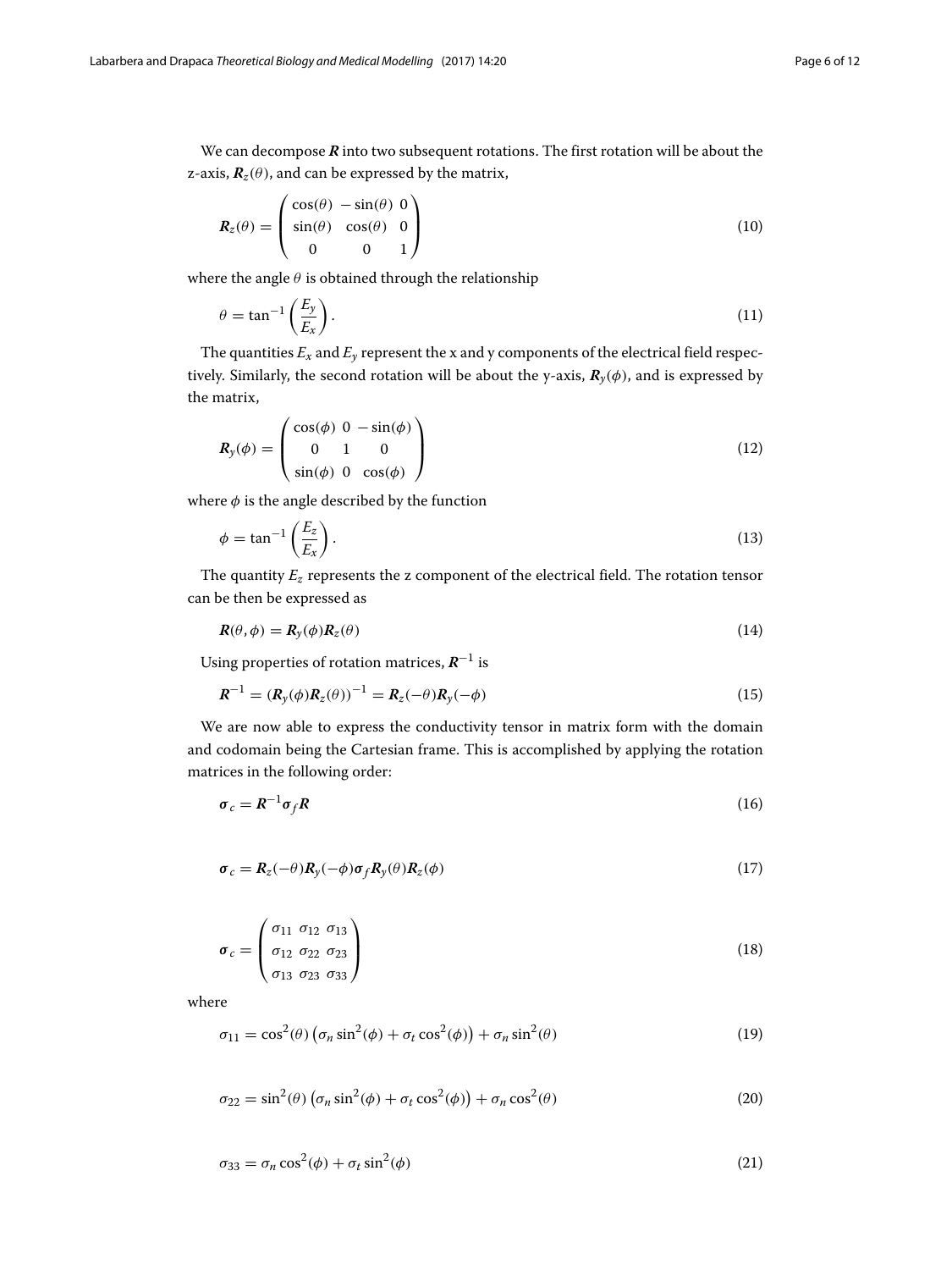$$
\sigma_{12} = \sin(\theta) \cos(\theta) (\sigma_n - \sigma_t) \cos^2(\phi)
$$
\n(22)

$$
\sigma_{13} = \cos(\theta)(\sigma_n - \sigma_t)\sin(\phi)\cos(\phi) \tag{23}
$$

$$
\sigma_{23} = \sin(\theta)(\sigma_n - \sigma_t)\sin(\phi)\cos(\phi) \tag{24}
$$

The form of an anisotropic varying conductivity tensor has been derived with arbitrary functions for the conductivity in the tangent and normal directions. Therefore, this formulation is valid for any functions of conductivity for  $\sigma_t$  and  $\sigma_n$ , including those dependent on electrical field strength.

For the anisotropic case simulations, the conductivity used for the tangent direction, σ*t*, will have the same form as the conductivity for the isotropic case:

 $\sigma_t(\|E\|) = \sigma(\|E\|) = 0.03 + 0.35 * \exp(-\exp(-0.01(\|E\| - 250)))$  (25)

This was chosen because the measurements used to experimentally determine the form of the conductivity is often done using electrodes that are aligned with the electrical field.

As shown in [\[9\]](#page-11-8), the conductivity tensor becomes more anisotropic as the electrical field strength increases. This ratio will be modelled using a sigmoid function,  $\sigma_{\Lambda}$ , where

$$
\sigma_{\Delta}(\|E\|) = 0.30 \times \exp(-\exp(-0.01 \times (\|E\| - 250)))
$$
\n(26)

is an adaptation of the data obtained in the experiments reported in [\[9\]](#page-11-8). Due to the limited amount of experimental data, this was the authors' best guess as to the form for  $\sigma_{\Delta}$ . But since the derivation was done in a general setting, it will be possible to plug in different formulations at a later time as they become available from experimental data. The approximation can be combined with the previous expression for  $\sigma_t$  to obtain the following expression for the conductivity in the perpendicular direction:

$$
\sigma_n = (1 - \sigma_\Delta)\sigma_t. \tag{27}
$$

It is worth noting, that our form for  $\sigma_{\Delta}$  results in  $\sigma_t$  and  $\sigma_n$  being equal until the onset of electroporation. In other words, the conductivity is isotropic until the onset of electroporation. During electroproation, the conductivity tensor becomes more anisotropic with increasing electrical fields up until a value of σ*<sup>t</sup>* being 30% larger than σ*n*.

# **Boundary conditions**

Boundary conditions need to be specified before Eq. [1](#page-2-0) can be solved. It is common for boundaries of the electrode to be Dirchlet type and the remaining boundaries to be Neumann type [\[16\]](#page-11-15). Specifically, the boundary condition for a charged electrode will be

$$
U = V_0 \tag{28}
$$

where  $V_0$  is the applied voltage of the electrode. For a grounded electrode,  $V_0$  would be zero and the boundary condition would read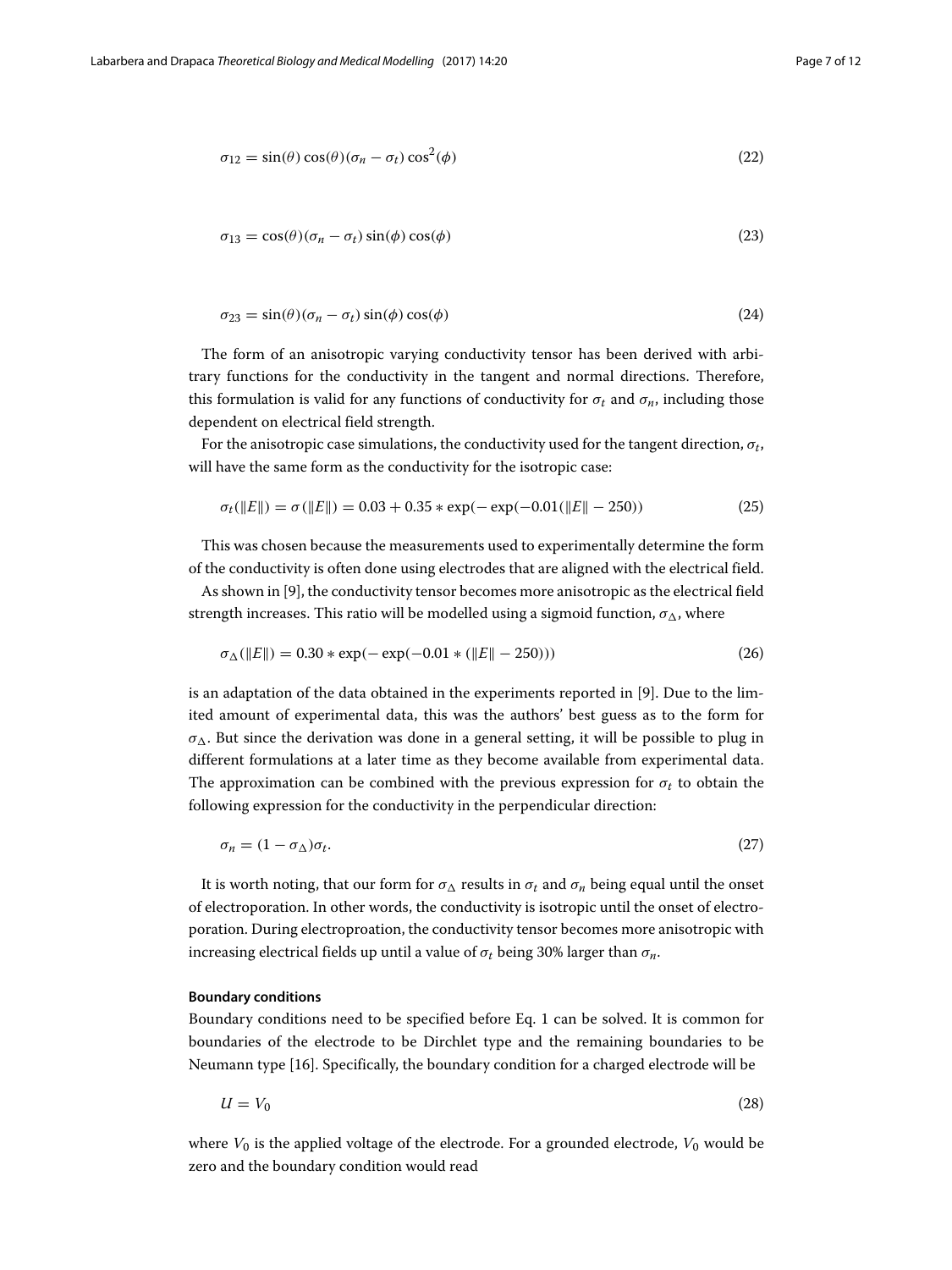$$
U = 0.\t(29)
$$

The boundaries not in contact with an electrode, are often modeled as electrically insulating,

$$
\frac{\partial U}{\partial n} = 0 \tag{30}
$$

where *n* is the outward pointing normal [\[16\]](#page-11-15).

# **Monopolar geometry**

The geometry used for the monopolar simulations was the same as used by Castellvi et al. It consisted of two monopolar electrodes spaced 15 mm apart embedded in a 60 mm sphere. A schematic of the simulation geometry is shown in Fig. [2.](#page-8-0) The outer surface and electrode sleeves were modelled as electrically insulating. That is to say, on those boundaries the condition

$$
\frac{\partial U}{\partial n} = 0 \tag{31}
$$

where *n* is the outward pointing normal is enforced. The remaining boundary conditions is to set the active area of one electrode to ground by enforcing the condition

$$
U = 0,\t\t(32)
$$

and to enforce the condition that the active area of the other electrode is held at a constant voltage by enforcing the equation

$$
U = V_0. \tag{33}
$$

# **Bipolar geometry**

The domain used for the bipolar simulations was a 60 mm sphere. The electrode has a diameter of 1.5 mm and a length of 40.5 mm. The last 7 mm of the electrode are set to the positive voltage. The next 7 mm of the electrode is insulated, and then followed by 7 mm of the electrode set to ground. The remaining portion of the electrode is set to an insulating boundary condition as is the outer sphere. A schematic of the domain is shown in Fig. [3.](#page-9-0)

# **Finite element solver**

All simulations were performed using the commercial finite element software COMSOL. The meshes used for the simulations consisted of approximately 500,000 cells, and were run using 2.2 GHz Intel Xeon processors.

# **Results**

# **Monopolar simulations**

Both formulations were run with various voltages. A comparison of the the ablation volume can be found in Fig. [4.](#page-10-0) It can be seen that the anistropoic formulation predicts a slightly smaller ablation zone than the isotropic formulation. For all simulations, a volume was considered irreversibly electroporated if the magnitude of the electrical field was 184 V/cm or greater. This value was determined experimentally in [\[11\]](#page-11-10) for the cases this work recreated for comparison.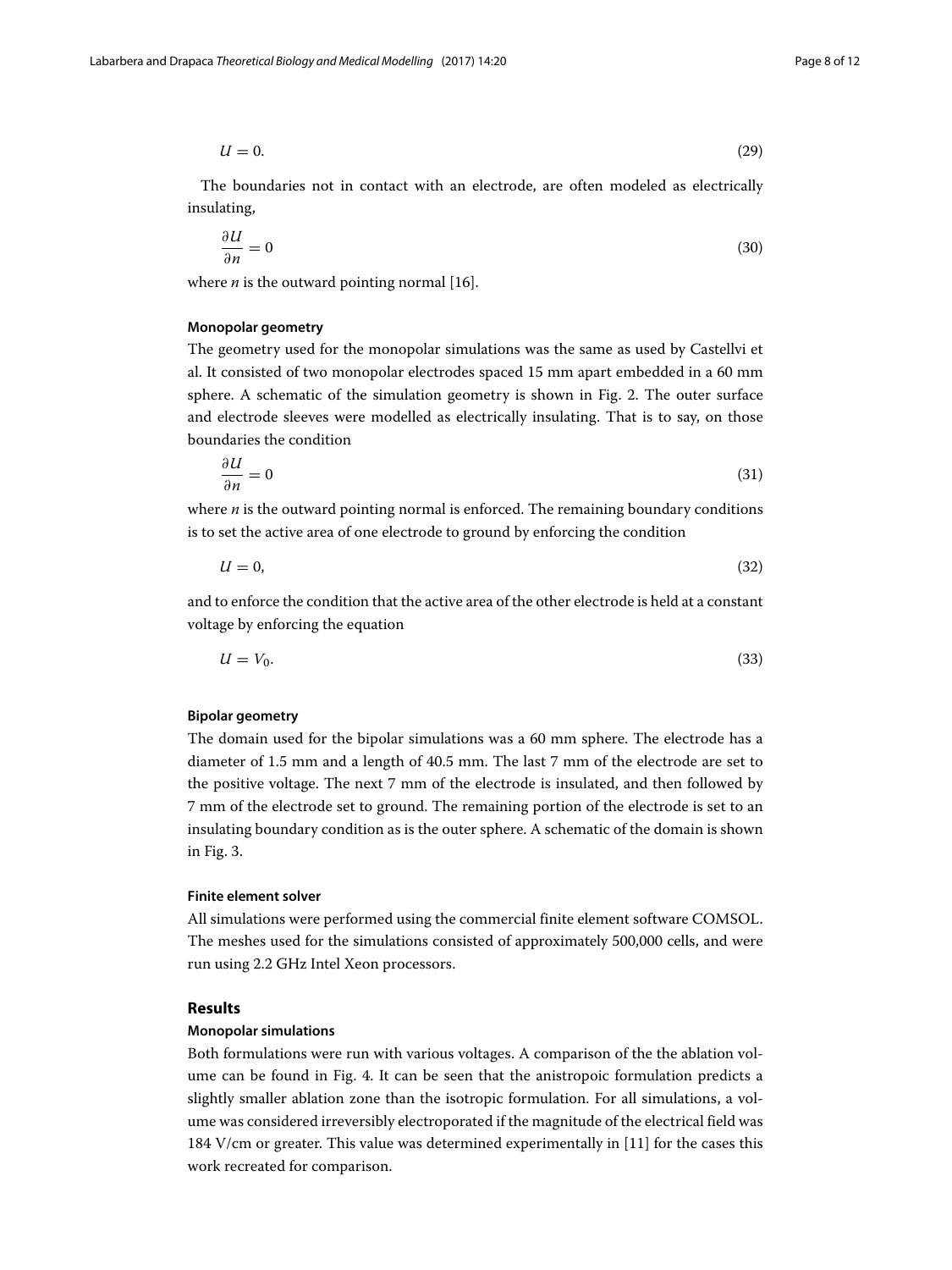

<span id="page-8-0"></span>The shape between the anisotropic and the isotropic formulation are similar except for the anisotropic formulation resulting in a slightly less spherical ablation zone than the isotropic formulation. Similar results were seen for other voltages.

# **Bipolar simulations**

For the bipolar geometry, the volume predicted to be ablated is much lower for the anisotropic simulations than for the isotropic simulations. A summary of the results are displayed in Fig. [5.](#page-10-1) Notice that there is a larger percentage change between the isotropic and the anisotropic cases for the bipolar probe than for the monopolar probes. Ablation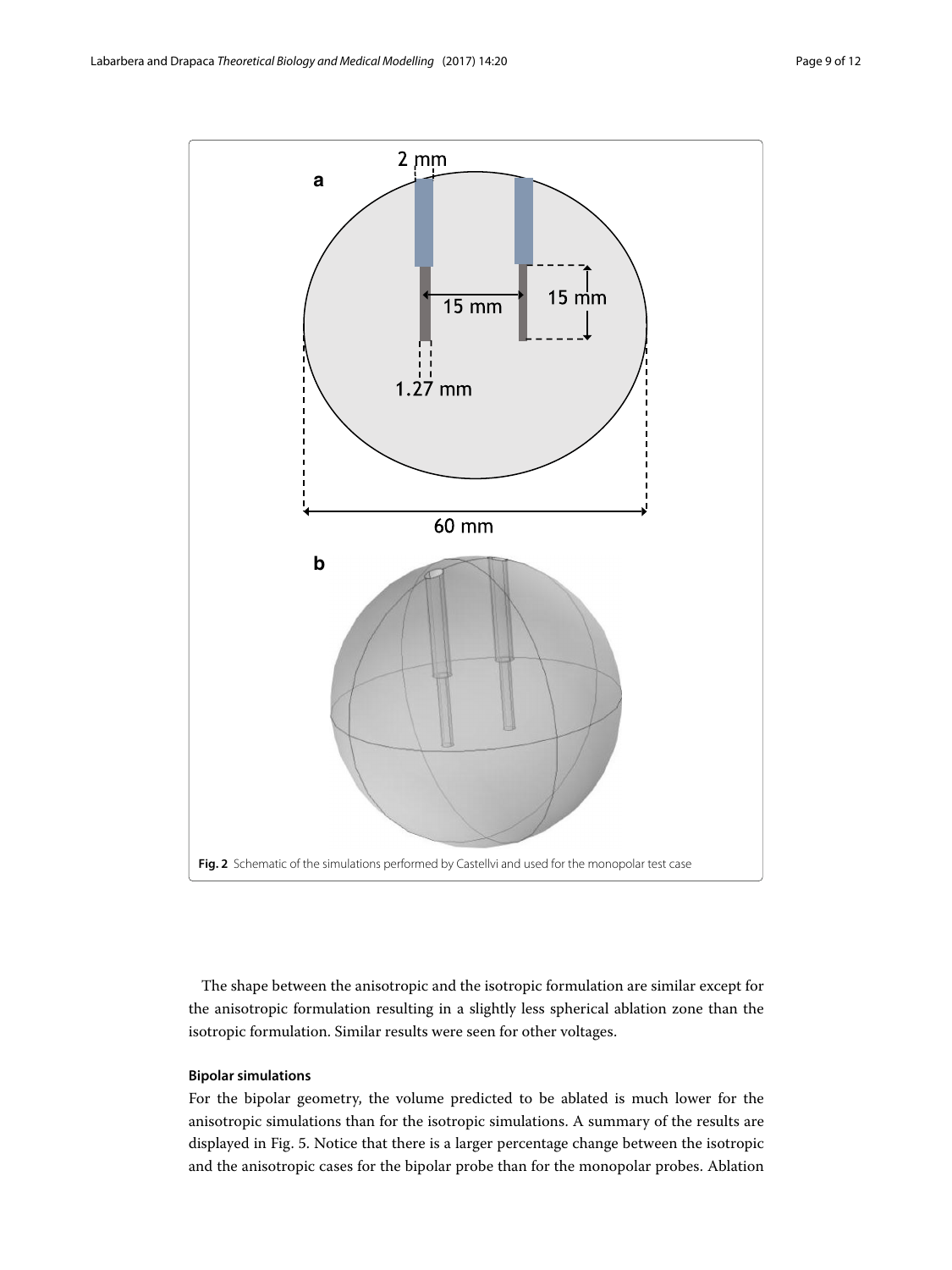

<span id="page-9-0"></span>zones for the bipolar geometry are displayed in Figs. [5](#page-10-1) for an applied voltage of 750 V. This was done to show that the anistotropic-varying formulation produces an ablation shape that is qualitatively similar, but quantitatively slightly smaller. Similar ablation shapes were seen for the other voltages as well.

# **Discussion and conclusions**

This paper derived a general formulation for an anistropic-varying tensor for implementation into irreversible electroporation modeling software. The anistropic-varying tensor formulation allows the conductivity to take into consideration both electrical field direction and magnitude, as opposed to previous published works that only took into account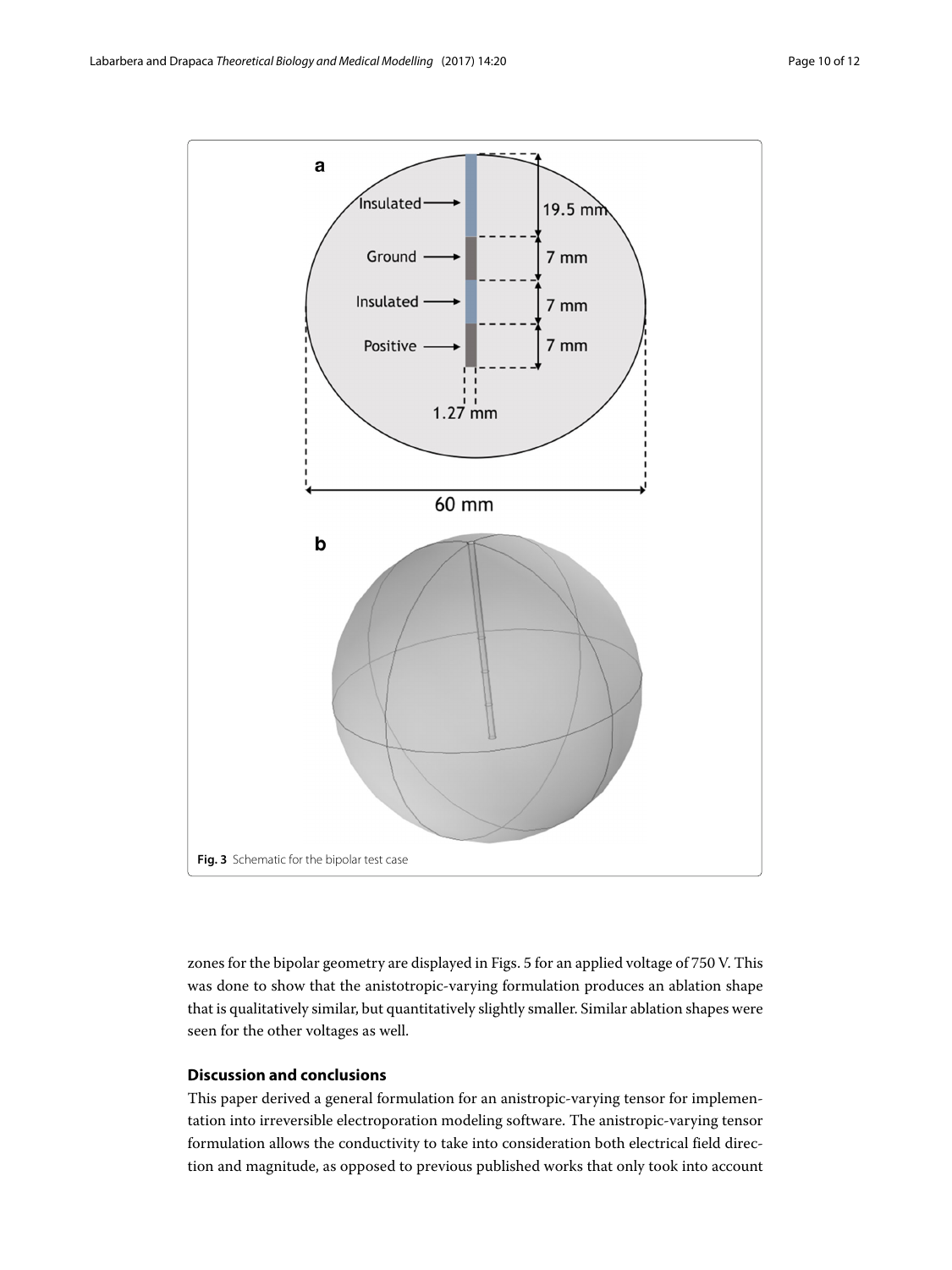

<span id="page-10-0"></span>electrical field magnitude. It was derived for arbitrary functions for  $\sigma_t$  and  $\sigma_n$ , and is therefore applicable irregardless of the form chosen for  $\sigma_t$  and  $\sigma_n$ . The formulation was compared to more commonly used isotropically varying formulations, and was found to decrease the predicted ablation zone for both monopolar and bipolar electrode setups.

Further experimental and numerical work is necessary before any definitive conclusions can be drawn on the importance of including an anisotropic-varying formulation in ablation zone predictions. The hope of this work is to encourage further research on how electrical fields can affect the conductivity tensor in different directions because more experimental data is necessary before any definitive conclusions can be drawn.

<span id="page-10-1"></span>